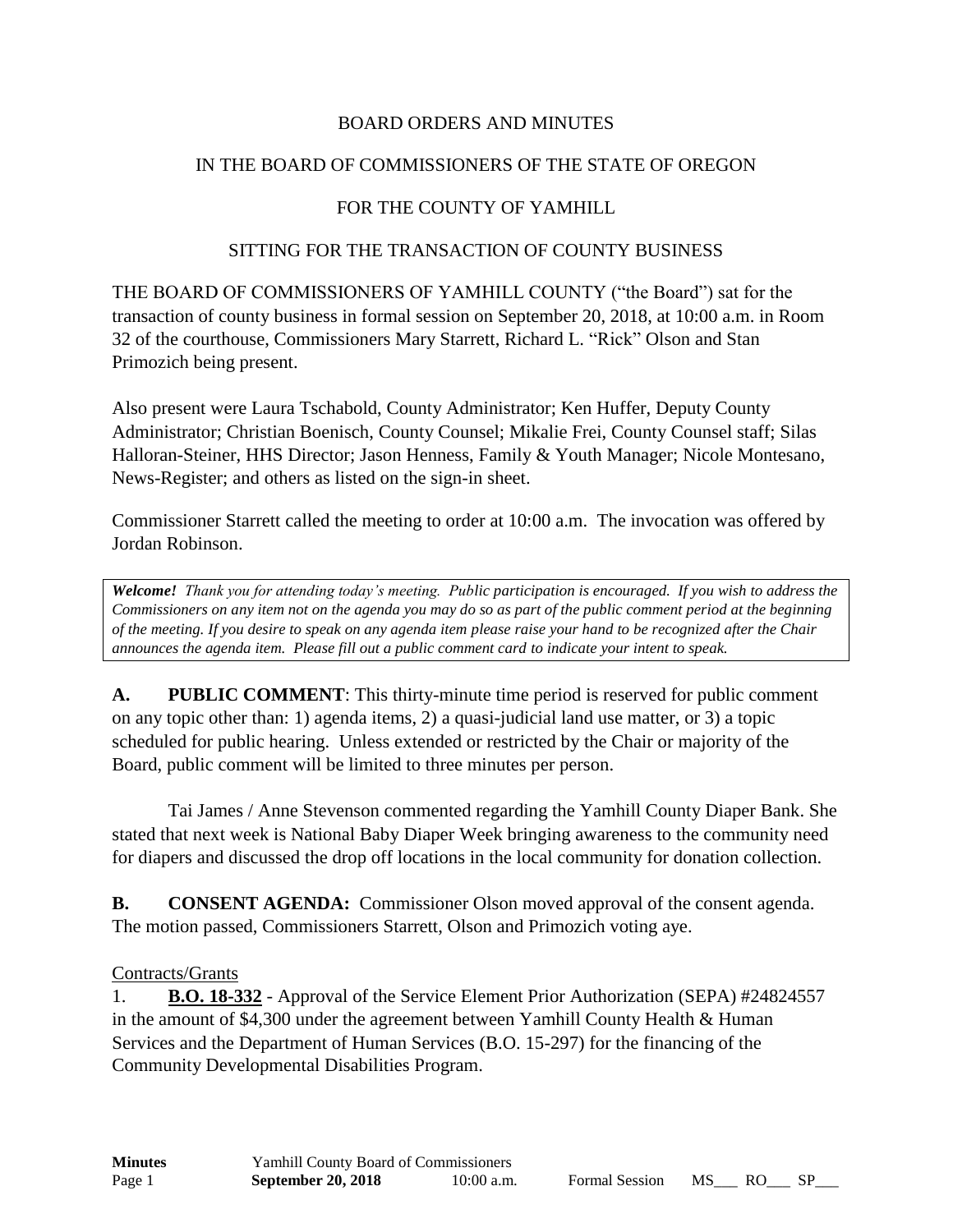2. **B.O. 18-333** - Approval of an application to receive funds from the Oregon Department of Veterans Services (ODVA) for the purpose of support funds for the 2018-19 fiscal year in the amount of \$130,135.

3. **B.O. 18-334** - Approval of a lease agreement between Yamhill County and Modular Space Corporation in the amount of a one-time amount of \$14,922 with recurring monthly charges of \$1,242.96.

4. **B.O. 18-335** - Approval of an indemnity agreement between Yamhill County and Modular Space Corporation.

5. **B.O. 18-336** - Approval of Addendum #1 to the lease and indemnity agreement between Yamhill County and Modular Space Corporation.

## Surplus

6. **B.O. 18-337** - Approval of declaring excavator unit #90-192 surplus property to be sold online via Public Surplus.com.

## Vehicles

7. **B.O. 18-338** - Approval of the purchase of a Caterpillar 930M Wheel Loader from Peterson Caterpillar of Hillsboro in the amount of \$181,046.52.

# Authority

8. **B.O. 18- 339** - Approval of position authority in the Assessor's Office to add .25 FTE for overlap of the Assessment Specialist II position, effective October 9, 2018 through January 4, 2019.

# **C. OLD BUSINESS:** None.

# **D. OTHER BUSINESS** (Add-ons and non-consent items):

1. **B.O. 18-340** - Consideration of the approval of a new committee to be named the Yamhill County Transit Advisory Committee (YCTAC) to be established in order to meet the requirements of the Statewide Transportation Improvement Fund.

Cynthia Thompson provided a recap to the Board regarding the purpose of creating the new YCTAC committee which replaces YCTA Advisory Committee and the STF Advisory Committee. The YCTAC committee and its bylaws are a result of HB2017 which created transportation funding from employee payroll taxes to provide transportation to the elderly and disabled in low income areas. The YCTAC committee will replace the YCTA, STFAC and STF committees. There was discussion regarding the appointment process of the committee and the chair position.

Commissioner Primozich moved approval of item D1. After discussion, the motion passed, Commissioners Starrett, Olson and Primozich voting aye.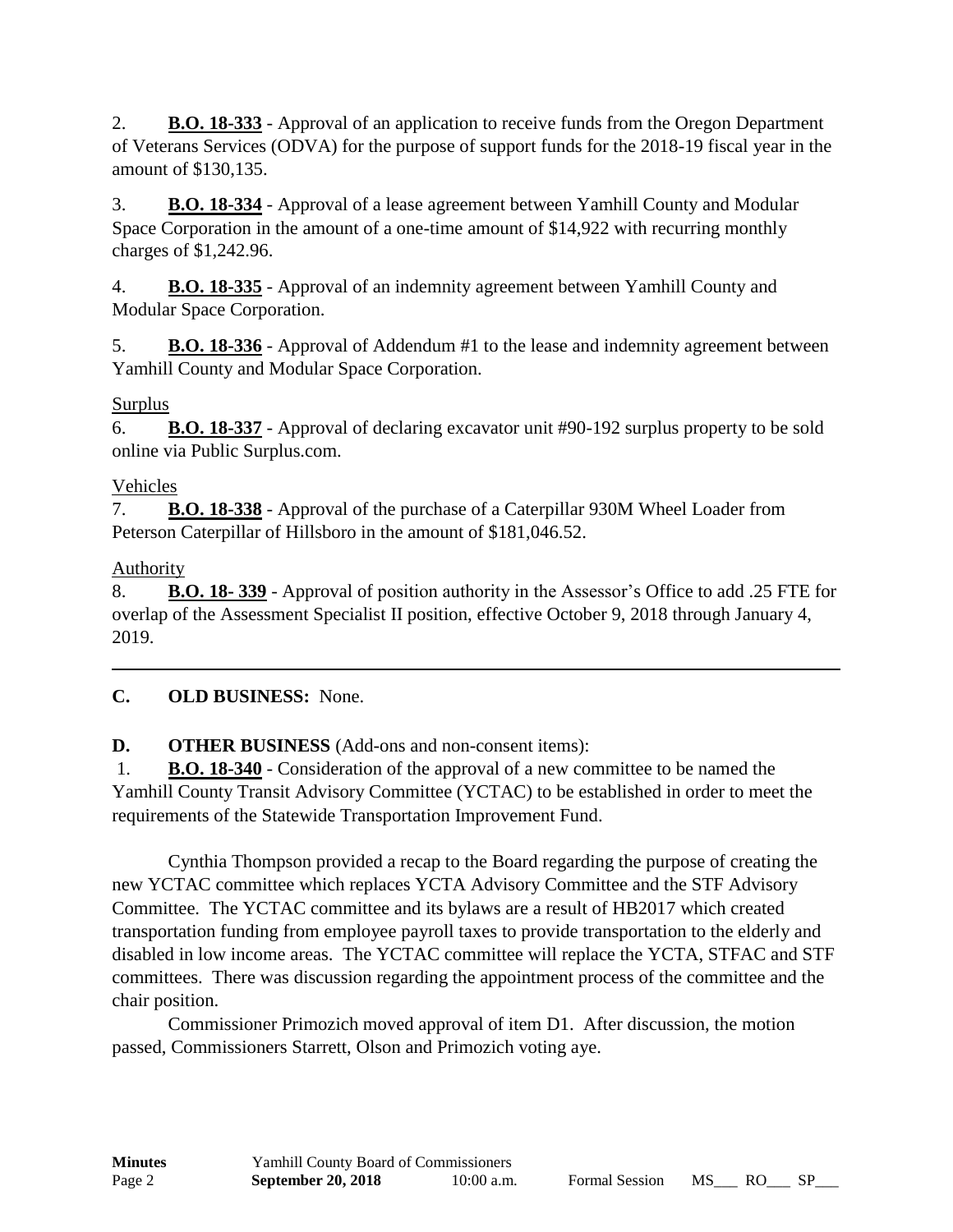2. **B.O. 18-341** - Consideration of the approval of bylaws for the Yamhill County Transit Advisory Committee (YCTAC).

Commissioner Primozich moved approval of item D2. The motion passed, Commissioners Starrett, Olson and Primozich voting aye.

3. **B.O. 18-342** - Consideration of the approval of a commercial lease agreement between Yamhill County HHS and BBG Investments, LLC for property located at 422 NE 5<sup>th</sup> St, McMinnville, Oregon, for an initial term of 5 years with the option to renew. Rent per year: Year 1- \$29,450.76, Year 2 - \$30,395.80, Year 3 - \$32,395.80, Year 4 - \$33,868.32, and Year 5 - \$35,340.84.

Silas Halloran-Steiner and Jason Henness addressed the Board regarding the proposed space lease. Mr. Henness explained the envisioned utilization for the expansion. It will be used for office space and meeting space. Mr. Halloran-Steiner noted the growth of personnel and programs at Family & Youth and the benefit to increasing space to accommodate the Family & Youth division.

Commissioner Primozich moved to approve item D3. The motion passed, Commissioners Starrett and Primozich voting aye, Commissioner Olson voting nay.

## **E. PUBLIC HEARINGS:** None.

### **F. ANNOUNCEMENTS:**

1. For information on county advisory committee vacancies, please refer to the county's website, [www.co.yamhill.or.us/content/volunteer-opportunities](http://www.co.yamhill.or.us/content/volunteer-opportunities) , or call the Board of Commissioners' office at 503-434-7501 or 503-554-7801 (toll-free from Newberg).

For questions regarding accessibility or to request an accommodation contact the Board of Commissioners' office at (503)-434-7501 or (503)-554-7801 (toll-free from Newberg) or email at [bocinfo@co.yamhill.or.us](mailto:bocinfo@co.yamhill.or.us)

Following Commissioner announcements, the meeting adjourned at 10:42 a.m.